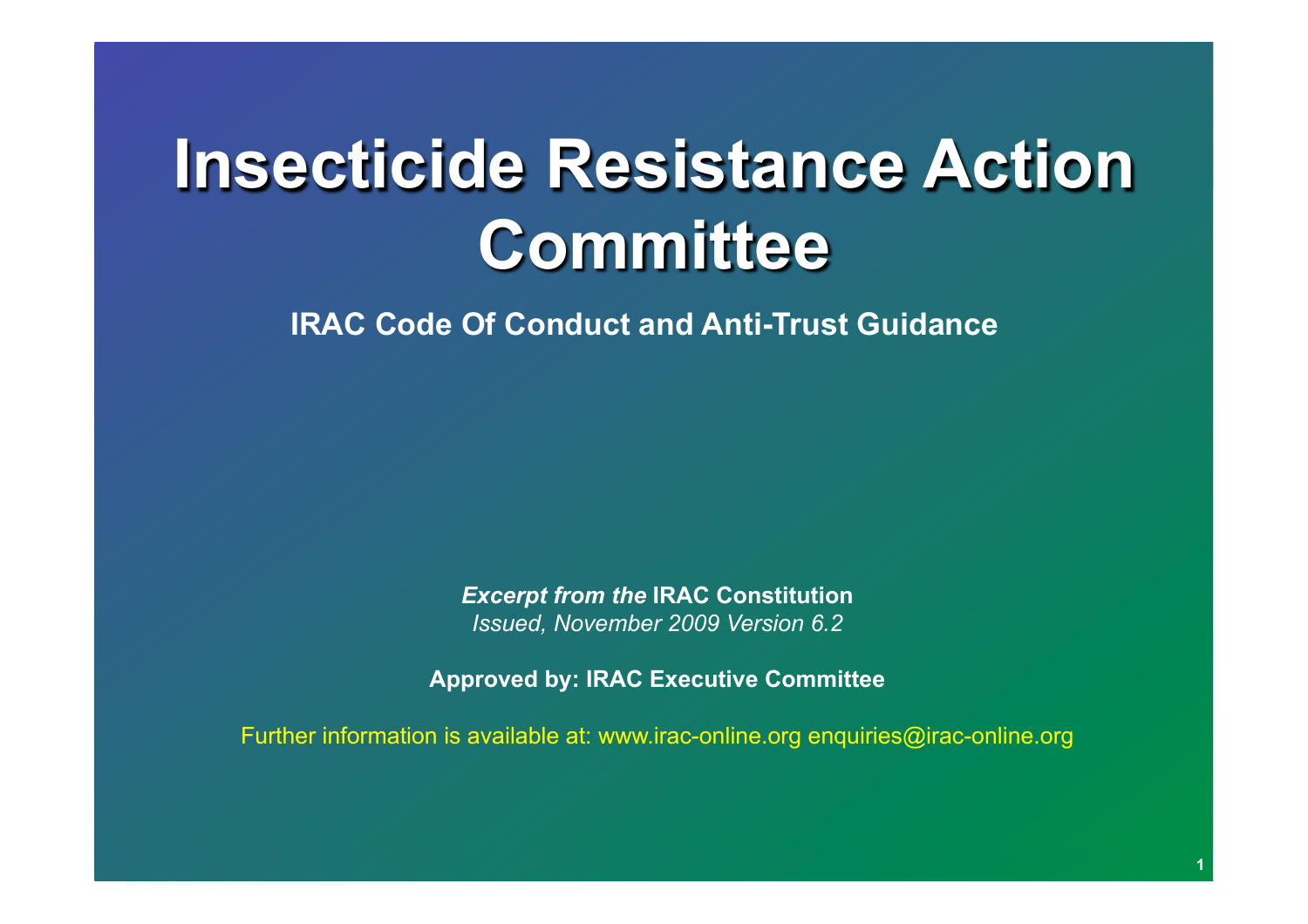

### **IRAC Code of Conduct**

#### The Objectives of the Code

The Code is designed as a point of reference to establish standards of Conduct when IRAC Committees or individual IRAC Members are representing IRAC. This, along with the IRAC Antitrust Guidelines, forms the basis by which all IRAC Committees should operate.

The Code is also intended to reassure individuals and groups that interact with IRAC that the sole objective of the Committees is to counter the development of insecticide or acaricide resistance through joint technical strategies.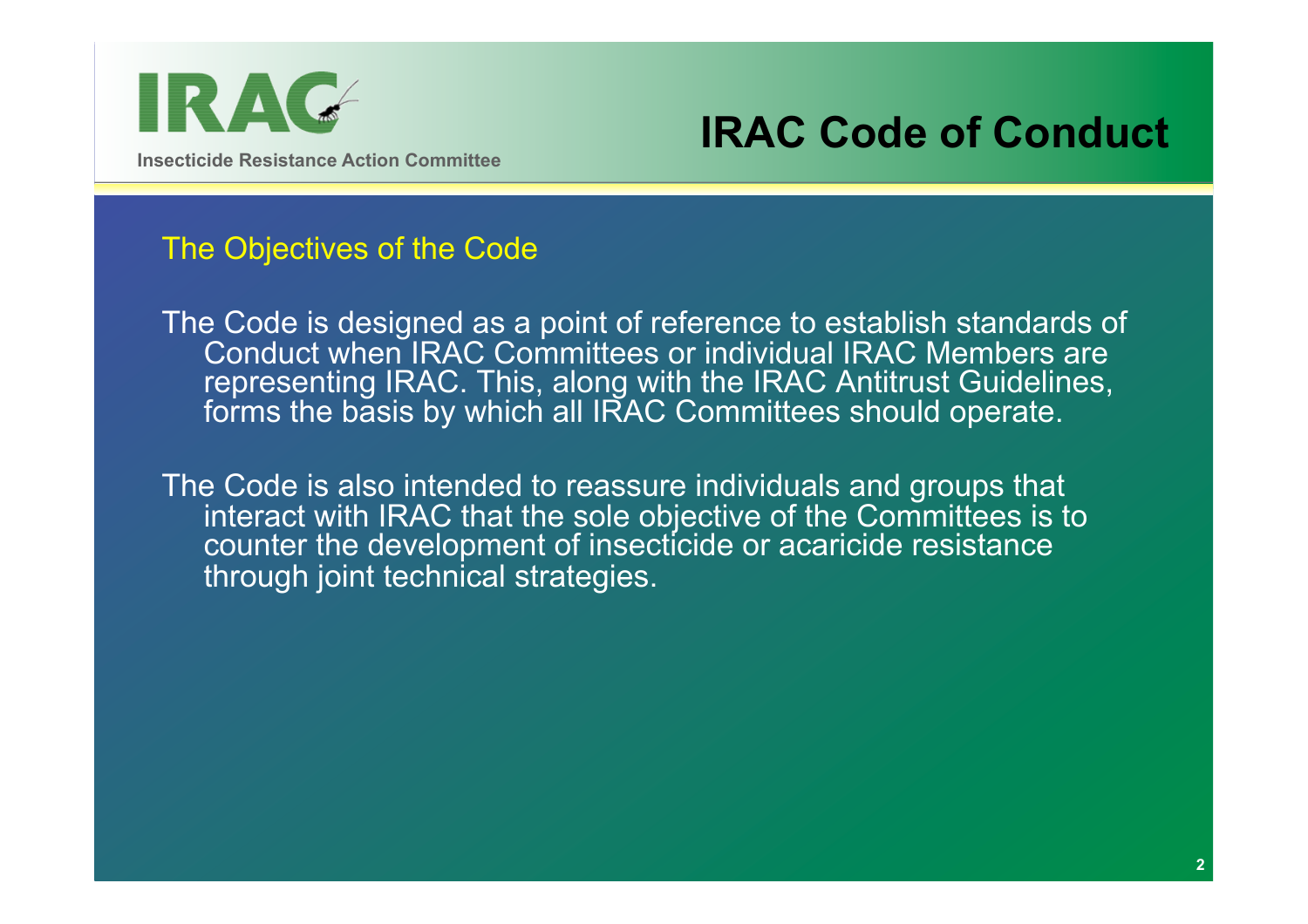

## **The Principles of the Code**

**Insecticide Resistance Action Committee** 

1. Committees using the IRAC name and brand do so on the condition that they follow the IRAC Code of Conduct.

2. Committee meetings, discussions, minutes, recommendations and publications etc should relate solely to Committee administration and insecticide resistance matters. Companies and their representatives are free to follow their own commercial strategies against the background of recommendations given and accepted by IRAC; however it is important to maintain the integrity of the IRAC brand.

3. Resistance management is an essential part of product stewardship but misuse of resistance data or information can harm industry and IRAC's long term interests.

- Resistance statements must be scientifically and technically sound, verifiable and relevant.
- There should be no misuse of research results or quotations from technical scientific or IRAC literature to discredit competitor products or promote proprietary products.

• Any recommendation must be in line with agreed basic IRAC anti-resistance concepts

4. IRAC external communications should always include the IRAC name and preferably the IRAC branding rather than the individual's personal, company or group affiliation.

5. IRAC external emails should ideally conclude with a "footer" making it clear that the correspondence is from IRAC and include the position, Committee or Team represented.

6. When providing contact address details for IRAC external communications ideally they should be given as "IRAC followed by Committee/Team Position and Care Of…." followed by the individual's personal, group or company address and telephone etc.

7. IRAC Committees or an agreed representative group of members should have the opportunity to view and comment on all IRAC external communications apart from those pertaining to routine administrative matters.

8. IRAC presentations, publications and posters etc should all include the IRAC branding and where possible exclude personal, group or company affiliations unless required to do.

9. IRAC presentations, publications and posters etc should be circulated in good time (ideally at least 7-14 days) to the appropriate local Committee to provide the opportunity for comment, prior to circulation or use in external forums.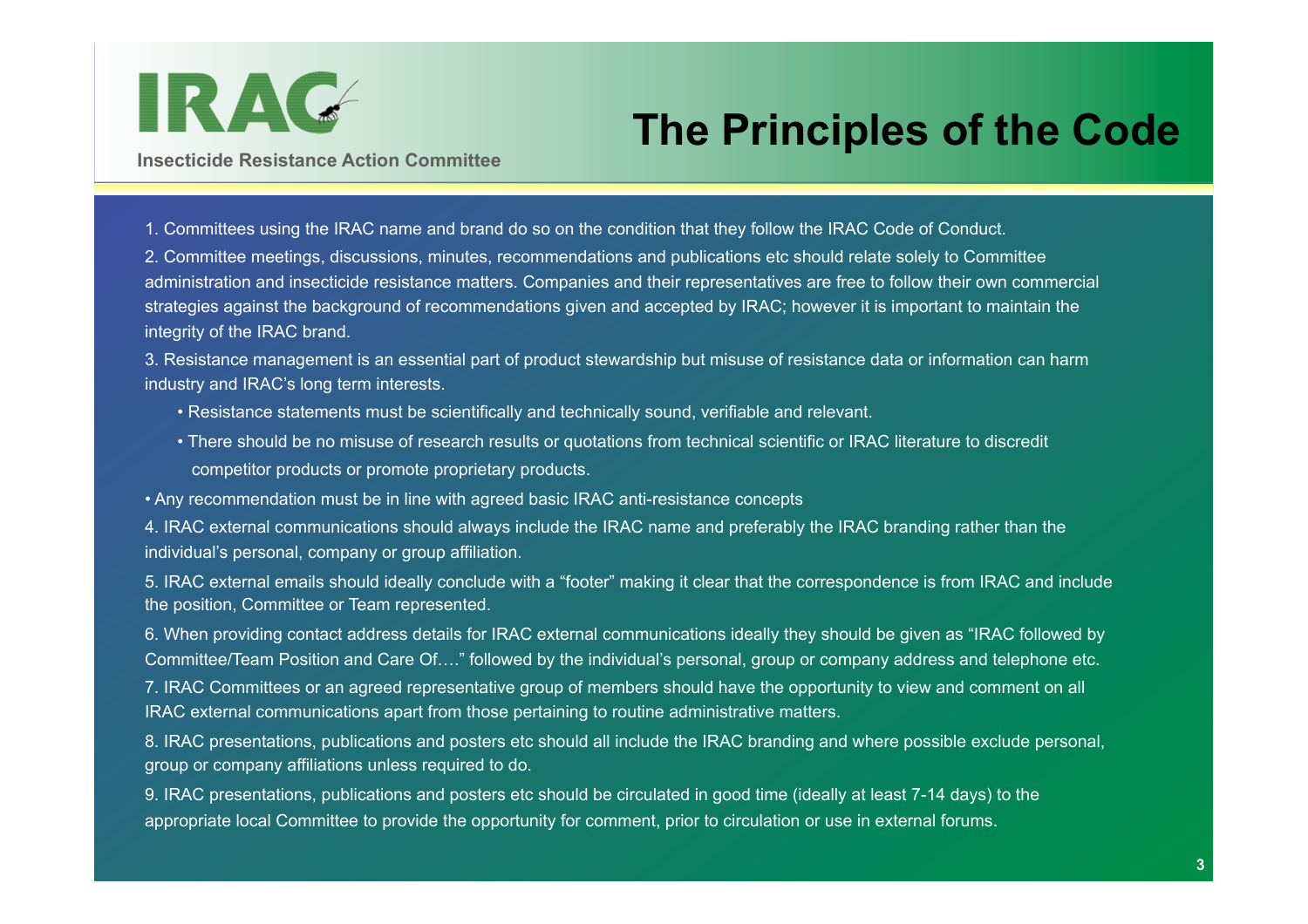

**Insecticide Resistance Action Committee** 

### **Antitrust Guidelines Guideline Introduction**

- IRAC Committees and IRAC Members should be aware that while some activities among competitors are both legal and beneficial to the industry, group activities of competitors are inherently suspect under the antitrust laws. Agreements or combinations between or among competitors need not be formal to raise questions under antitrust laws, but may include any kind of understanding, formal or informal, secretive or public, under which each of the participants can reasonably expect that another will follow a particular course of action.
- All IRAC Members have a responsibility to see that topics, which may give an appearance of an agreement that would violate the antitrust laws, are not discussed during meetings, conference calls or in any other forum. It is the responsibility of each member in the first instance to avoid raising improper subjects for discussion and the purpose of the Antitrust Guidelines is to assure that participants are aware of this obligation.
- The Do's and Don'ts presented below highlight only the most basic antitrust principles. Each participant should be thoroughly familiar with his/her responsibilities under the antitrust laws and should consult counsel in all cases involving specific situations, interpretations or advice.

Further information is available at: www.irac-online.org or enquiries@irac-online.org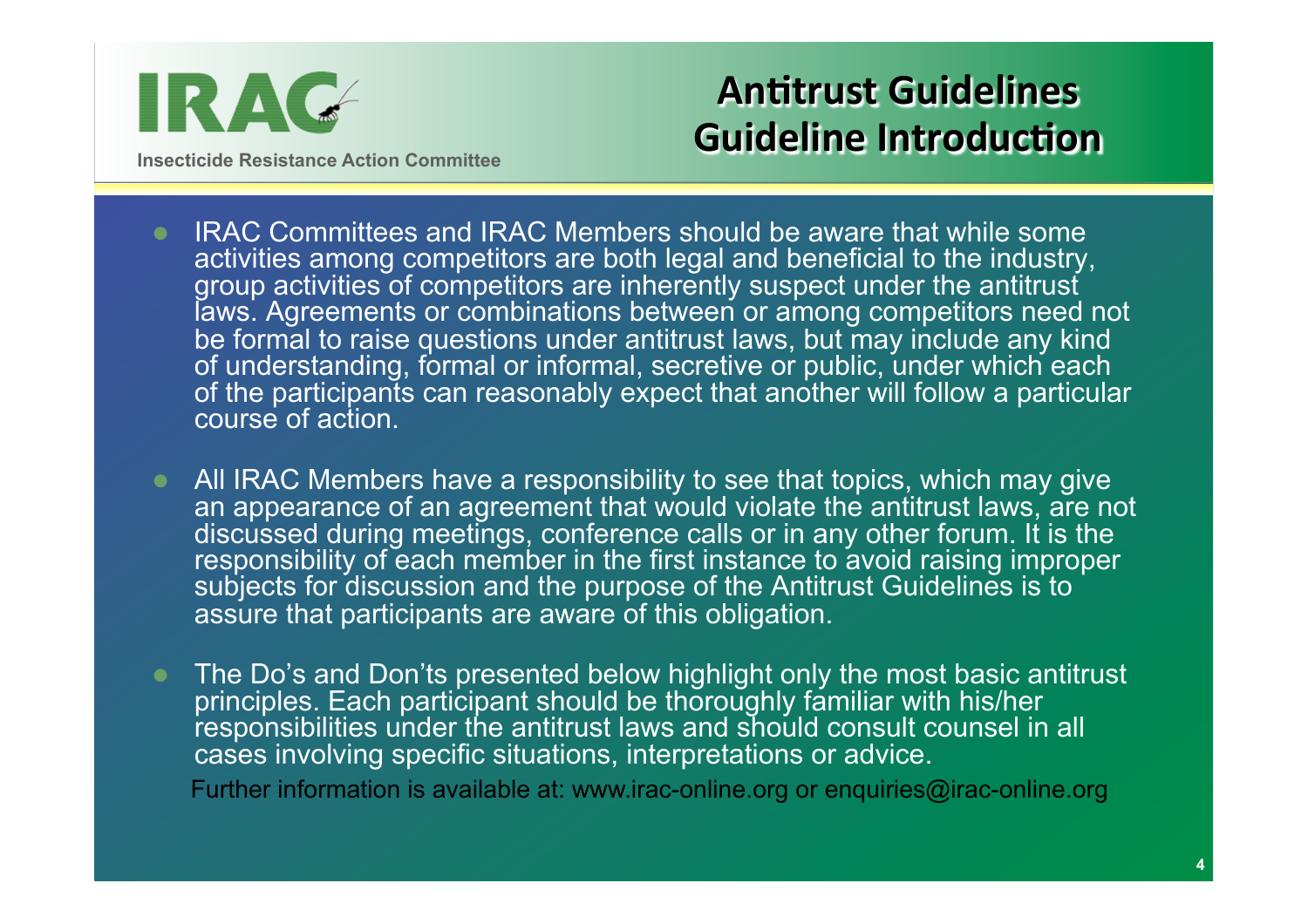



**Insecticide Resistance Action Committee** 

Do not, in fact or appearance, in meetings or other forum, formally, informally or even in jest, discuss or exchange information regarding:

- **1. Individual company prices, price changes, price differentials, mark-ups, discounts, allowances, credit terms, etc., or data that bear on price, e.g. costs, production, capacity, inventories, sales, etc.**
- **2. Industry pricing policies, price levels and price changes, differentials, etc.**
- **3. Changes in industry production, capacity or inventories**
- **4. Bids on contracts for particular products; procedures for responding to bid invitations.**
- **5. Plans of individual companies concerning the design, production, distribution or marketing of particular products, including proposed territories or customers.**
- **6. Matters relating to actual or potential individual customers or suppliers that might have the effect of excluding them from any market or of influencing the business conduct of firms toward such suppliers or customers.**

Further information is available at: www.irac-online.org or enquiries@irac-online.org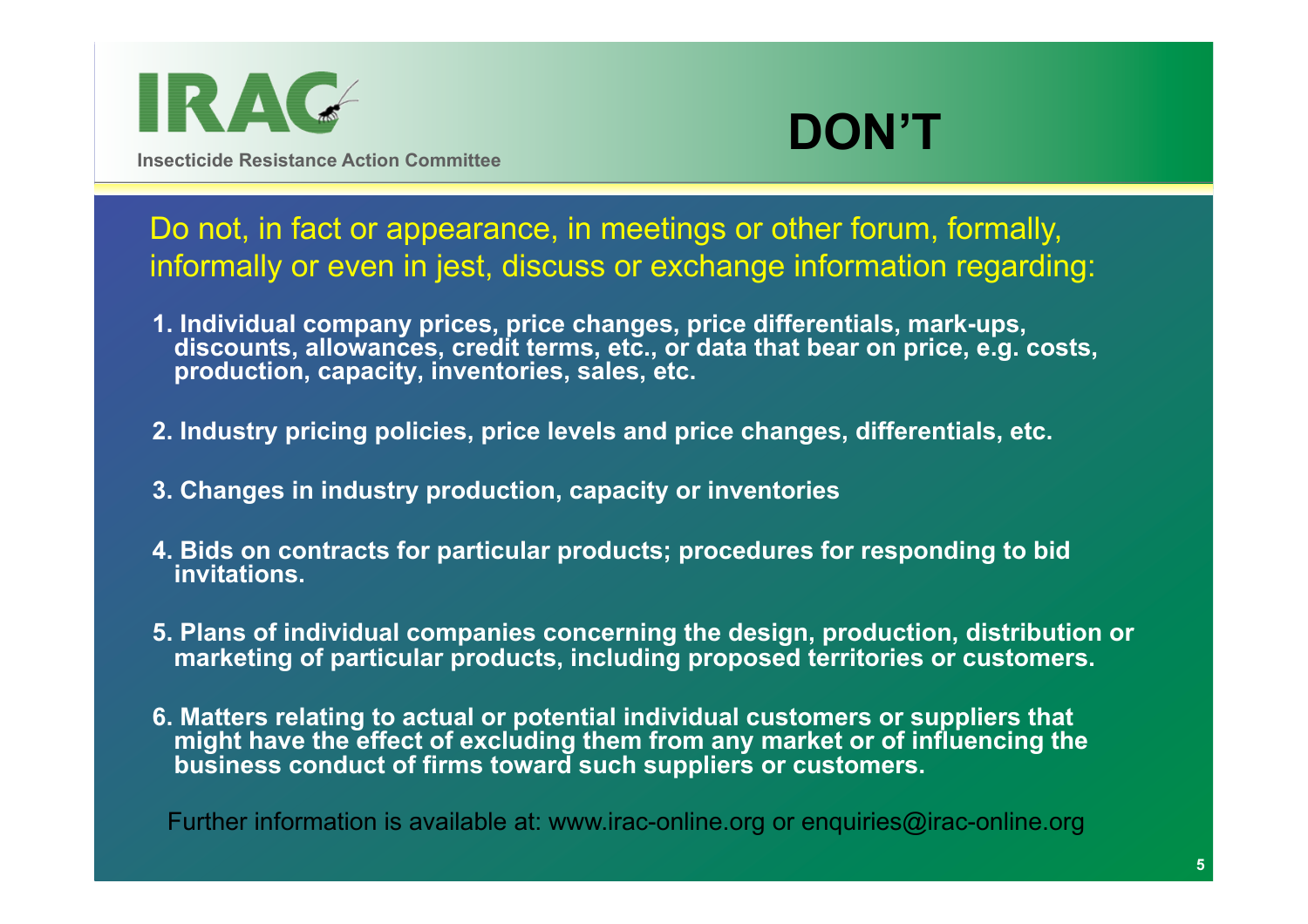



**1. Have an agenda and adhere to prepared agendas for all meetings.** 

- **2. Get minutes taken and object if they do not accurately reflect the discussion and actions taken.**
- **3. Consult with legal counsel on all antitrust questions relating to meetings.**
- **4. Protest against any discussions or meeting activities which appear to violate the antitrust laws and leave any meeting in which they continue.**

Further information is available at: www.irac-online.org or enquiries@irac-online.org